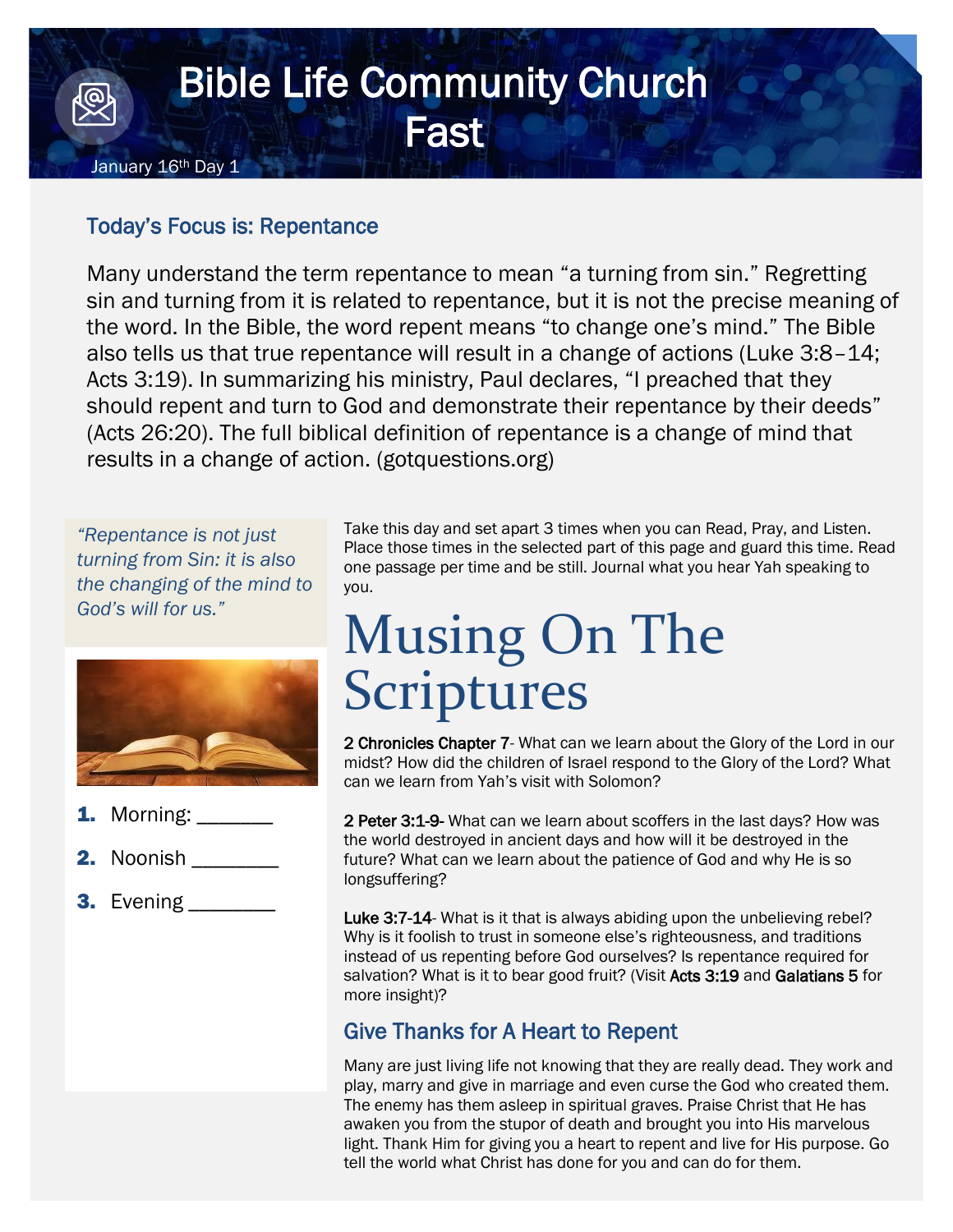| 1. |  |
|----|--|
|    |  |
|    |  |
|    |  |
|    |  |
|    |  |
|    |  |
|    |  |
|    |  |
|    |  |
|    |  |
|    |  |
|    |  |
|    |  |
|    |  |
|    |  |
|    |  |
| 2. |  |
|    |  |
|    |  |
|    |  |
|    |  |
|    |  |
|    |  |
|    |  |
|    |  |
|    |  |
|    |  |
|    |  |
|    |  |
|    |  |
|    |  |
|    |  |
| 3. |  |
|    |  |
|    |  |
|    |  |
|    |  |
|    |  |
|    |  |
|    |  |
|    |  |
|    |  |
|    |  |
|    |  |
|    |  |
|    |  |